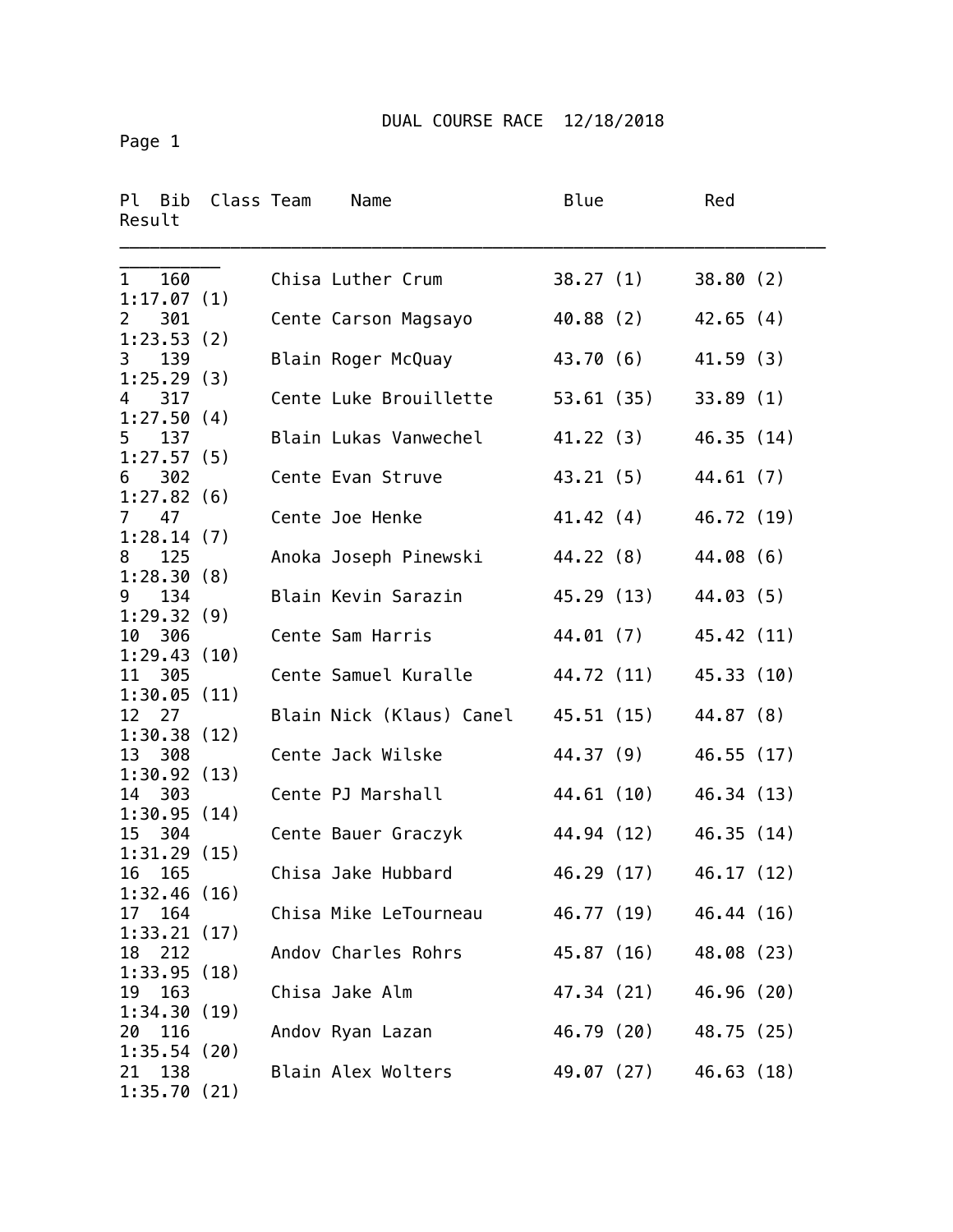| 22 307<br>1:36.31(22)    |  | Cente Garrett Graczyk                        | 46.71 (18)               |                         | 49.60 (27) |  |
|--------------------------|--|----------------------------------------------|--------------------------|-------------------------|------------|--|
| 23<br>166                |  | Chisa Diedrick Varichak                      |                          | 48.27 (24)              | 48.58 (24) |  |
| 1:36.85(23)<br>24 309    |  | Cente Peyton Newman                          |                          | 48.24 (23)              | 49.33 (26) |  |
| 1:37.57(24)              |  |                                              |                          |                         |            |  |
| 25 313<br>1:38.39(25)    |  | Cente Michael Cessna                         | 48.48 (25)               |                         | 49.91 (28) |  |
| 26<br>73                 |  | Andov Brendan Beggin                         | 47.47 (22)               |                         | 51.42(31)  |  |
| 1:38.89(26)<br>27<br>117 |  | Andov Joseph Silewski                        | 48.65 (26)               |                         | 51.37(30)  |  |
| 1:40.02(27)<br>28 115    |  | Andov Kolten Johnson                         | 50.40(29)                |                         | 52.16(32)  |  |
| 1:42.56(28)              |  |                                              |                          |                         |            |  |
| 29 312<br>1:42.78(29)    |  | Cente Jared Carlson                          |                          | 49.73 (28)              | 53.05(36)  |  |
| 30<br>169                |  | Chisa Joel Mellum                            |                          | 52.54 (32)              | 50.31(29)  |  |
| 1:42.85(30)<br>31<br>161 |  | Chisa Levi Bierman                           |                          | 45.32 (14)              | 58.62(47)  |  |
| 1:43.94(31)              |  |                                              |                          |                         |            |  |
| 32 112<br>1:44.21(32)    |  | Andov Michael Anderson                       |                          | 59.15 (43)              | 45.06(9)   |  |
| 33 310                   |  | Cente Owen Linser                            | 51.68(31)                |                         | 52.75 (35) |  |
| 1:44.43(3)<br>34 251     |  | Chisa Jake Helgason                          | 52.82(33)                |                         | 52.38 (33) |  |
| 1:45.20(34)              |  |                                              |                          |                         |            |  |
| 35<br>162<br>1:46.44(35) |  | Chisa Owen Boyle                             | 52.95(34)                |                         | 53.49(40)  |  |
| 36 35                    |  | Blain Justin Rhine                           | 55.37 (39)               |                         | 53.97 (41) |  |
| 1:49.34(36)<br>37 168    |  | Chisa Ethan Johnson                          | 55.81(40)                |                         | 55.26(43)  |  |
| 1:51.07(37)              |  |                                              |                          |                         |            |  |
| 38<br>215<br>1:51.41(38) |  | Andov Sam Fischer                            |                          | 55.19 (38)              | 56.22(44)  |  |
| 39<br>318                |  | Cente Evan Hobday                            |                          | 54.99 (37)              | 57.58(46)  |  |
| 1:52.57(39)<br>40 122    |  | Anoka Alexander Besch 59.17 (44) 54.58 (42)  |                          |                         |            |  |
| 1:53.75(40)              |  |                                              |                          |                         |            |  |
| 41 167<br>1:55.62(41)    |  | Chisa Joshua Goulet 1:08.09 (59) 47.53 (21)  |                          |                         |            |  |
| 42 3                     |  | Blain Jackson Pilarski 59.73 (45) 56.99 (45) |                          |                         |            |  |
| 1:56.72(42)<br>43<br>123 |  | Anoka Emmett Franzwa                         |                          | 58.10 (42) 59.19 (49)   |            |  |
| 1:57.29(43)              |  |                                              |                          |                         |            |  |
| 44 41<br>1:59.62(44)     |  | Andov Ben Audette                            | $1:11.84(64)$ 47.78 (22) |                         |            |  |
| 45 111                   |  | Andov Henry Sharon                           |                          | 56.16 (41) 1:04.04 (56) |            |  |
| 2:00.20(45)<br>46 253    |  | Chisa Logan West                             | $1:09.12(61)$ 53.18 (39) |                         |            |  |
| 2:02.30(46)              |  |                                              |                          |                         |            |  |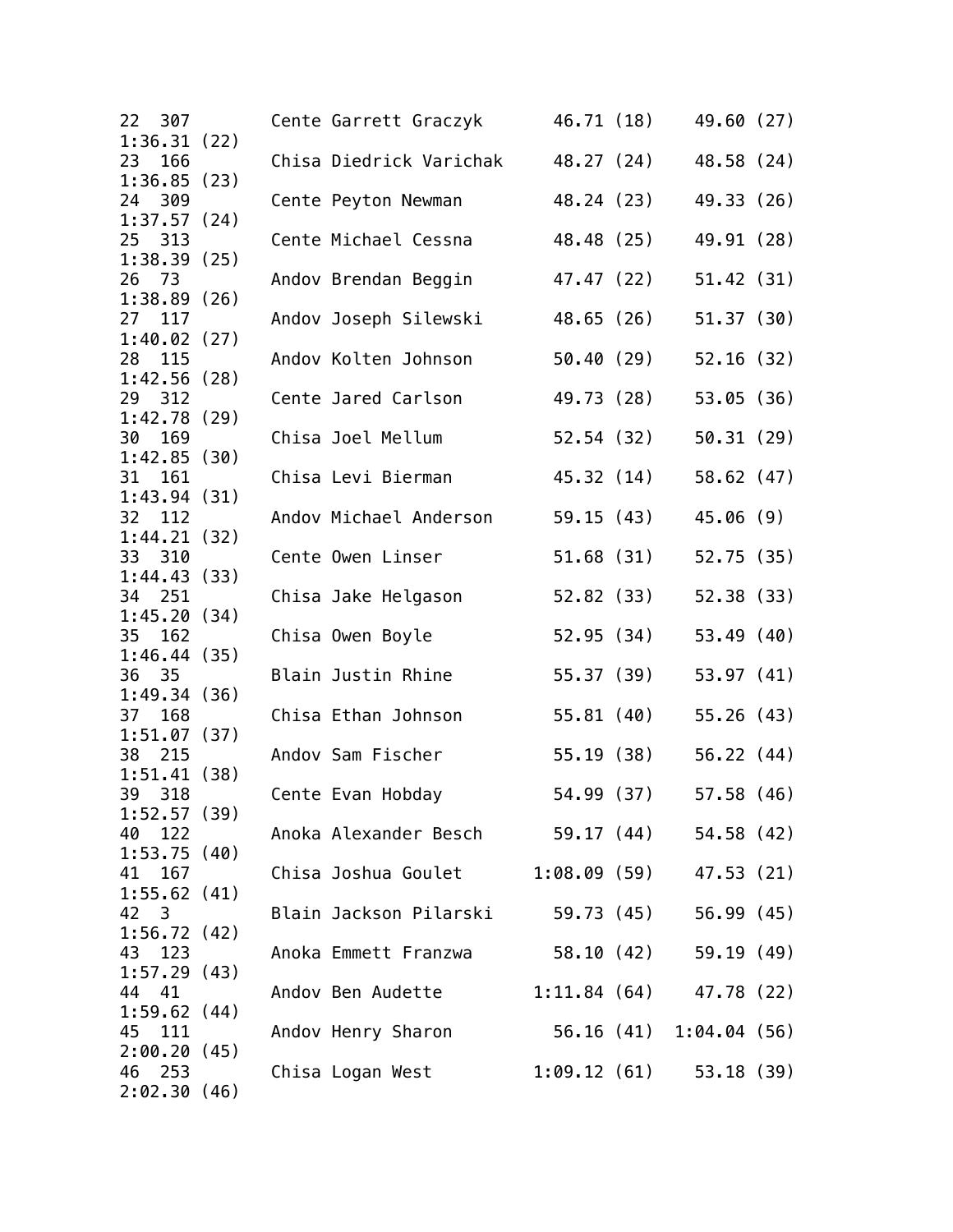| 47 319      | Cente Joseph Lee    | 1:10.12(62)                 | 53.10(37) |
|-------------|---------------------|-----------------------------|-----------|
| 2:03.22(47) |                     |                             |           |
| 48 314      | Cente Cade Rutz     | $1:01.80(47)$ $1:02.74(52)$ |           |
| 2:04.54(48) |                     |                             |           |
| 49 183      | Armst Hayden Hill   | $1:05.68(53)$ $1:02.50(51)$ |           |
| 2:08.18(49) |                     |                             |           |
| 50 254      | Chisa Jared Howlett | 1:05.83(55)1:03.25(54)      |           |
| 2:09.08(50) |                     |                             |           |

\_\_\_\_\_\_\_\_\_\_\_\_\_\_\_\_\_\_\_\_\_\_\_\_\_\_\_\_\_\_\_\_\_\_\_\_\_\_\_\_\_\_\_\_\_\_\_\_\_\_\_\_\_\_\_\_\_\_\_\_\_\_\_\_\_\_\_\_\_\_

Ski Club Software from www.SplitSecond.com 12/19/2018 8:50:43 AM

~~~~~~~~~~~~~~~~~~~~~~~~~~~~~~~~~~~ NEW PAGE

~~~~~~~~~~~~~~~~~~~~~~~~~~~~~~~~~~~ DUAL COURSE RACE 12/18/2018

Page 2

\_\_\_\_\_\_\_\_\_\_

| Result | Pl Bib  | Class Team  | Name                   | Blue        | Red         |  |
|--------|---------|-------------|------------------------|-------------|-------------|--|
| 51     | 400     |             | NW Al CONNOR RITTER    | 1:06.38(56) | 1:02.90(53) |  |
|        |         | 2:09.28(51) |                        |             |             |  |
|        | 52 124  |             | Anoka Joel Wagner      | 1:05.69(54) | 1:05.09(59) |  |
|        |         | 2:10.78(52) |                        |             |             |  |
|        | 53 121  |             | Anoka Jackson Dehen    | 1:06.97(58) | 1:04.19(57) |  |
|        |         | 2:11.16(53) |                        |             |             |  |
| 54     | 401     |             | NW Al DREW BECKSTRAND  | 54.73 (36)  | 1:18.28(65) |  |
|        |         | 2:13.01(54) |                        |             |             |  |
| 55     | 252     |             | Chisa Nate Unruh       | 1:23.95(67) | 52.47(34)   |  |
|        |         | 2:16.42(55) |                        |             |             |  |
| 56     | 185     |             | Armst Treffen Spore    | 1:09.09(60) | 1:10.61(60) |  |
|        |         | 2:19.70(56) |                        |             |             |  |
| 57     | 118     |             | Andov Hayden Carroll   | 1:10.48(63) | 1:11.38(61) |  |
|        |         | 2:21.86(57) |                        |             |             |  |
| 58     | 204     |             | Cente Seth Semmler     | 1:12.75(65) | 1:13.48(62) |  |
|        |         | 2:26.23(58) |                        |             |             |  |
|        | 59 320  | 2:27.95(59) | Cente Aiden Sherer     | 1:04.12(51) | 1:23.83(66) |  |
| 60     | 42      |             | Cente Jackson Copiskey | 1:01.73(46) | 1:27.60(70) |  |
|        |         | 2:29.33(60) |                        |             |             |  |
|        | 61 110  |             | Andov Blake Swanson    | 1:03.12(50) | 1:27.12(67) |  |
|        |         | 2:30.24(61) |                        |             |             |  |
| 62     | 184     |             | Armst Neil Jurgensen   | 1:27.54(69) | 1:04.41(58) |  |
|        | 2:31.95 | (62)        |                        |             |             |  |
|        | 63 213  |             | Andov Gavin Lenarz     | 1:14.03(66) | 1:17.95(64) |  |
|        |         | 2:31.98(63) |                        |             |             |  |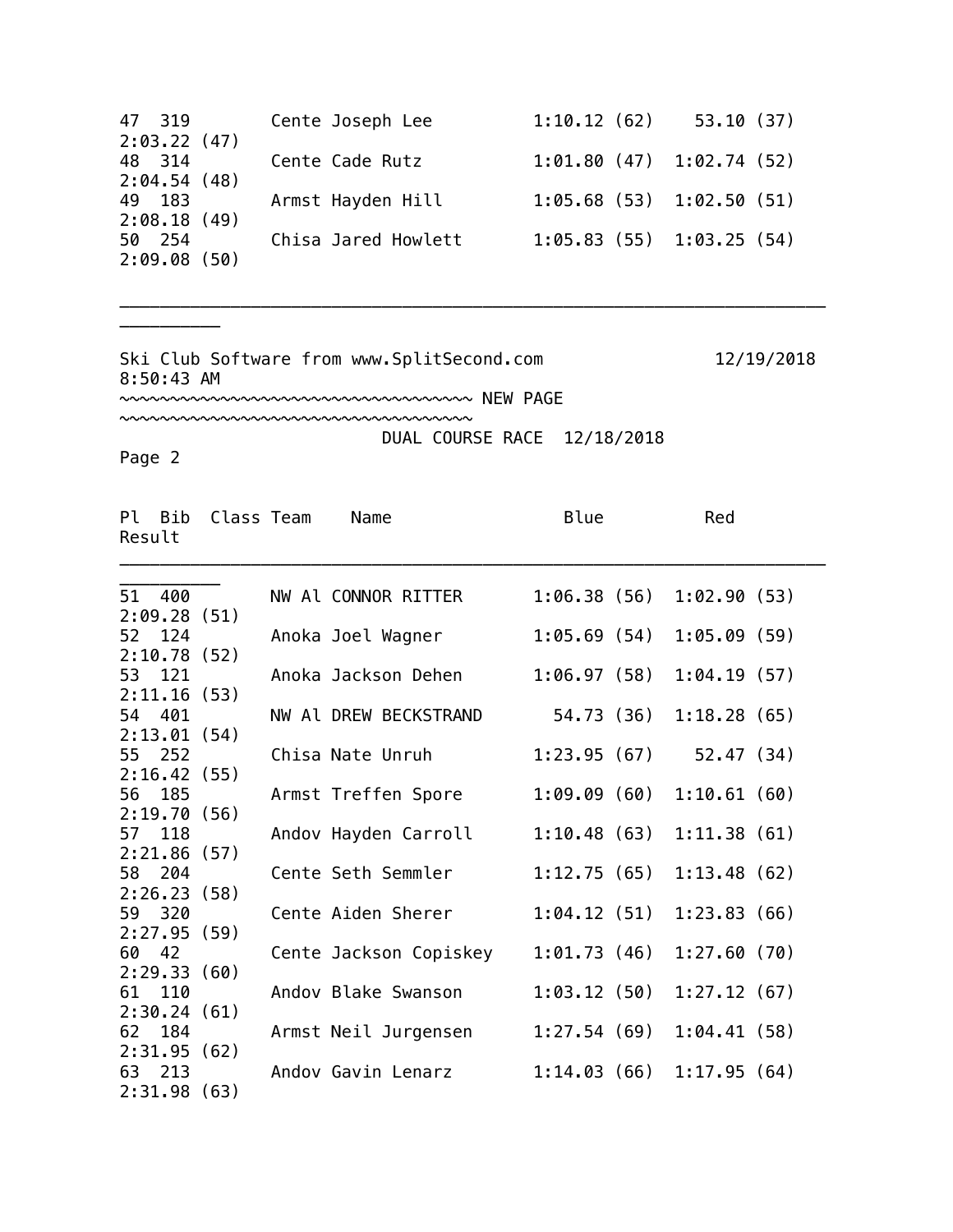|        | 64 202 |             | Cente Bruce Johnson      | 1:06.51(57) | 1:27.37(68)  |
|--------|--------|-------------|--------------------------|-------------|--------------|
|        |        | 2:33.88(64) |                          |             |              |
| 65 216 |        |             | Andov Parker Guy         | 1:02.47(48) | 1:39.25(71)  |
|        |        | 2:41.72(65) |                          |             |              |
| 66 67  |        |             | Blain Alec Thoreen       | 1:26.14(68) | 1:16.74(63)  |
|        |        | 2:42.88(66) |                          |             |              |
| 67 255 |        |             | Chisa Atlas Johnson      | 1:46.02(70) | 1:01.93(50)  |
|        |        | 2:47.95(67) |                          |             |              |
| 68 250 |        |             | Chisa Tyler Drury        | 50.83 (30)  | 2:04.45 (73) |
|        |        | 2:55.28(68) |                          |             |              |
| 69 43  |        |             | Cente Victor Stevenson   | 1:02.59(49) | 2:05.83(74)  |
|        |        | 3:08.42(69) |                          |             |              |
| 70 182 |        |             | Armst Jack Dreyer        | 2:11.51(72) | 58.70 (48)   |
|        |        | 3:10.21(70) |                          |             |              |
| 71 113 |        |             | Andov Daniel Buchanan    | 1:04.50(52) | 2:28.87(75)  |
|        |        | 3:33.37(71) |                          |             |              |
| 72 187 |        |             | Armst Andy Spolar        | 1:59.02(71) | 1:45.79(72)  |
|        |        | 3:44.81(72) |                          |             |              |
| 73 186 |        |             | Armst Devon Holm-Hansen  | 2:52.97(73) | 1:27.59(69)  |
|        |        | 4:20.56(73) |                          |             |              |
| 74 311 |        |             | Cente Ethan Van Zee      | DNF         | 53.15(38)    |
| 75     | 201    |             | Cente Andrew Brezny      | <b>DNF</b>  | 1:03.32(55)  |
| 76     | 59     |             | Blain Andy Vanyo         | <b>DNS</b>  | <b>DNS</b>   |
| 77     | 84     |             | Armst Andrew Ganger      | <b>DNS</b>  | <b>DNS</b>   |
| 78     | 114    |             | Andov Corey Domeier      | <b>DNS</b>  | <b>DNS</b>   |
| 79     | 135    |             | Blain Quinn Snyder       | <b>DNS</b>  | <b>DNS</b>   |
| 80     | 188    |             | Armst Oscar Fuentes-Tarr | <b>DNS</b>  | <b>DNS</b>   |
| 81     | 209    |             | Cente Ashton Peterson    | <b>DNS</b>  | <b>DNS</b>   |

\_\_\_\_\_\_\_\_\_\_\_\_\_\_\_\_\_\_\_\_\_\_\_\_\_\_\_\_\_\_\_\_\_\_\_\_\_\_\_\_\_\_\_\_\_\_\_\_\_\_\_\_\_\_\_\_\_\_\_\_\_\_\_\_\_\_\_\_\_\_

\_\_\_\_\_\_\_\_\_\_